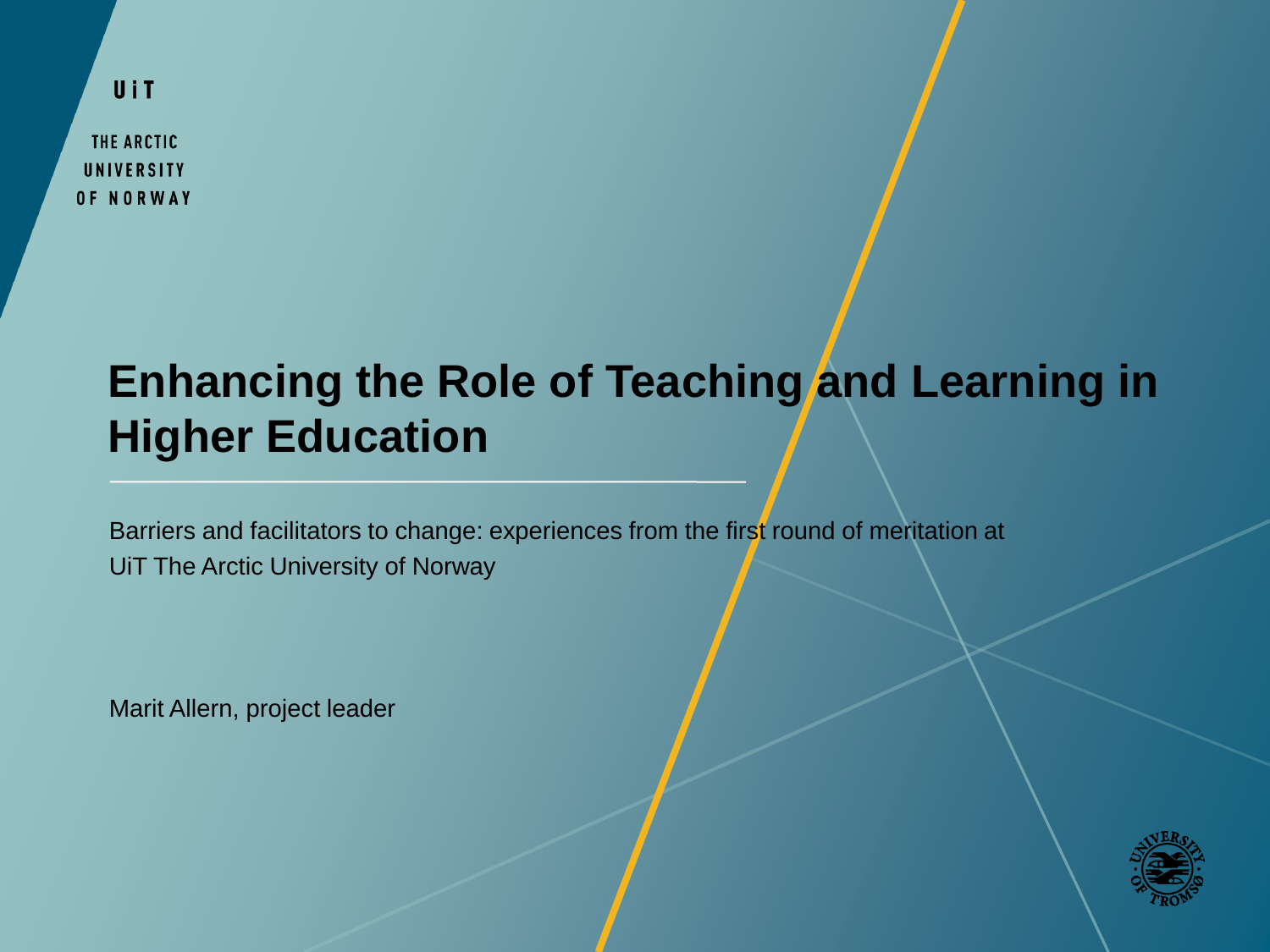#### **Pilot project 2016-2021**

- UiT University board decision June 16 2016 based on the joint report UiT and NTNU "Innsats for kvalitet" – "Quality Enhancement in Education", February 2016
- The Merit rating system at UiT includes all the faculties and all five academic job categories: universitetslektor, førsteamanuensis, førstelektor, dosent, professor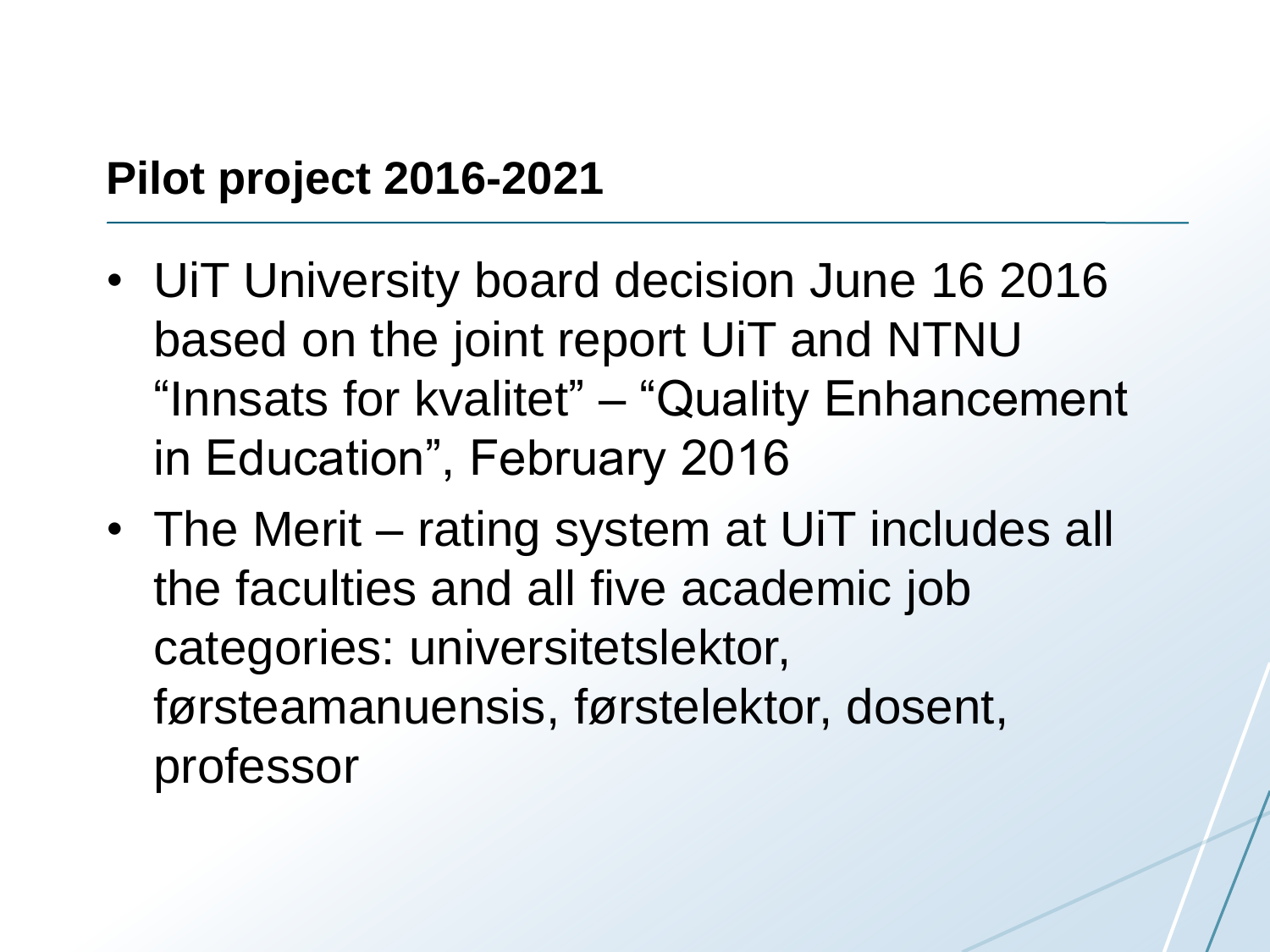## **Project 2017**

- Announcement ultimo January
- Deadline for application May 2nd
- Assessment by a committee with four members plus one from applicants faculty
- Decision June 6th by The Strategic Educational Committee at UiT
- Appointment of the Excellent teachers by the rector of UiT June 14th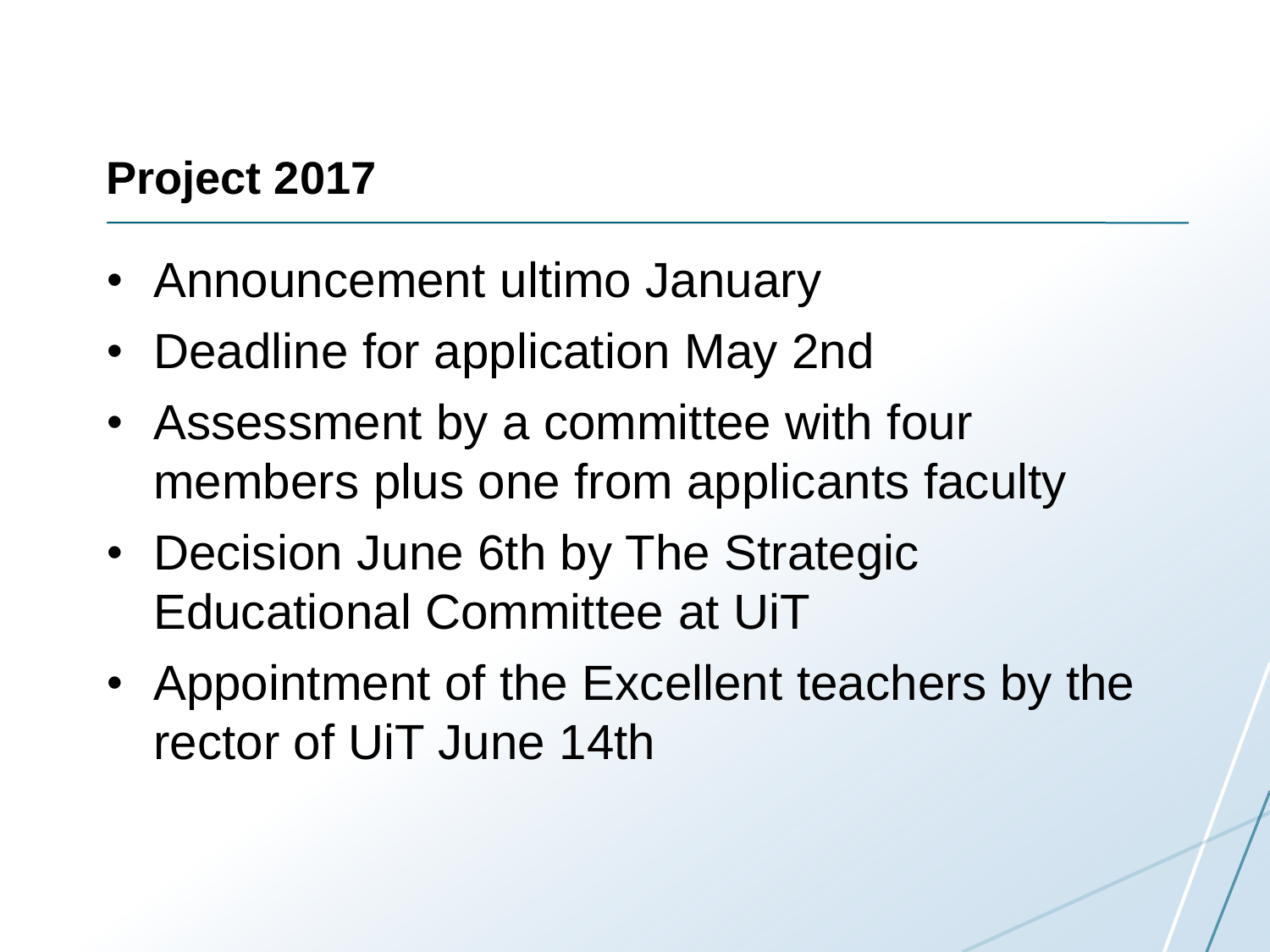#### **Premises for application**

- Minimum five years teaching practice in higher education
- Formal basic pedagogical competence for higher education or documenting such competence in the teaching portfolio
- Applying due to job category
- Applying by submitting a Teaching Portfolio, 15 – 20 pages pluss attachments, in a digital or electronical format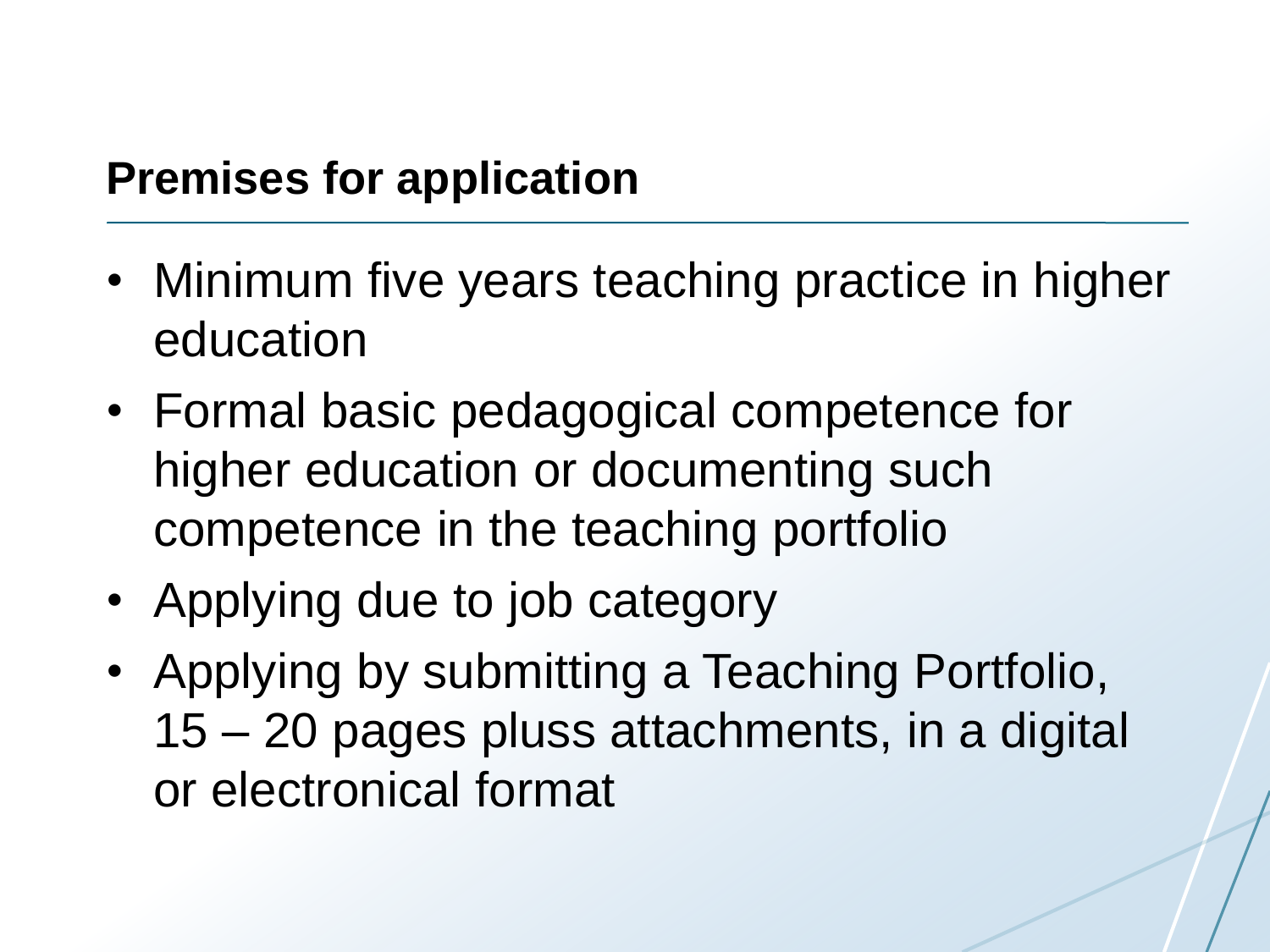# **Criteria**

- Must document qualitative development over time
	- Cooperation with colleagues, students, leadership and others to enhance teaching and study quality – also by peer review of teaching
	- Reflections about own didactical developmental work, using reseach and theories about teaching and learning in higher education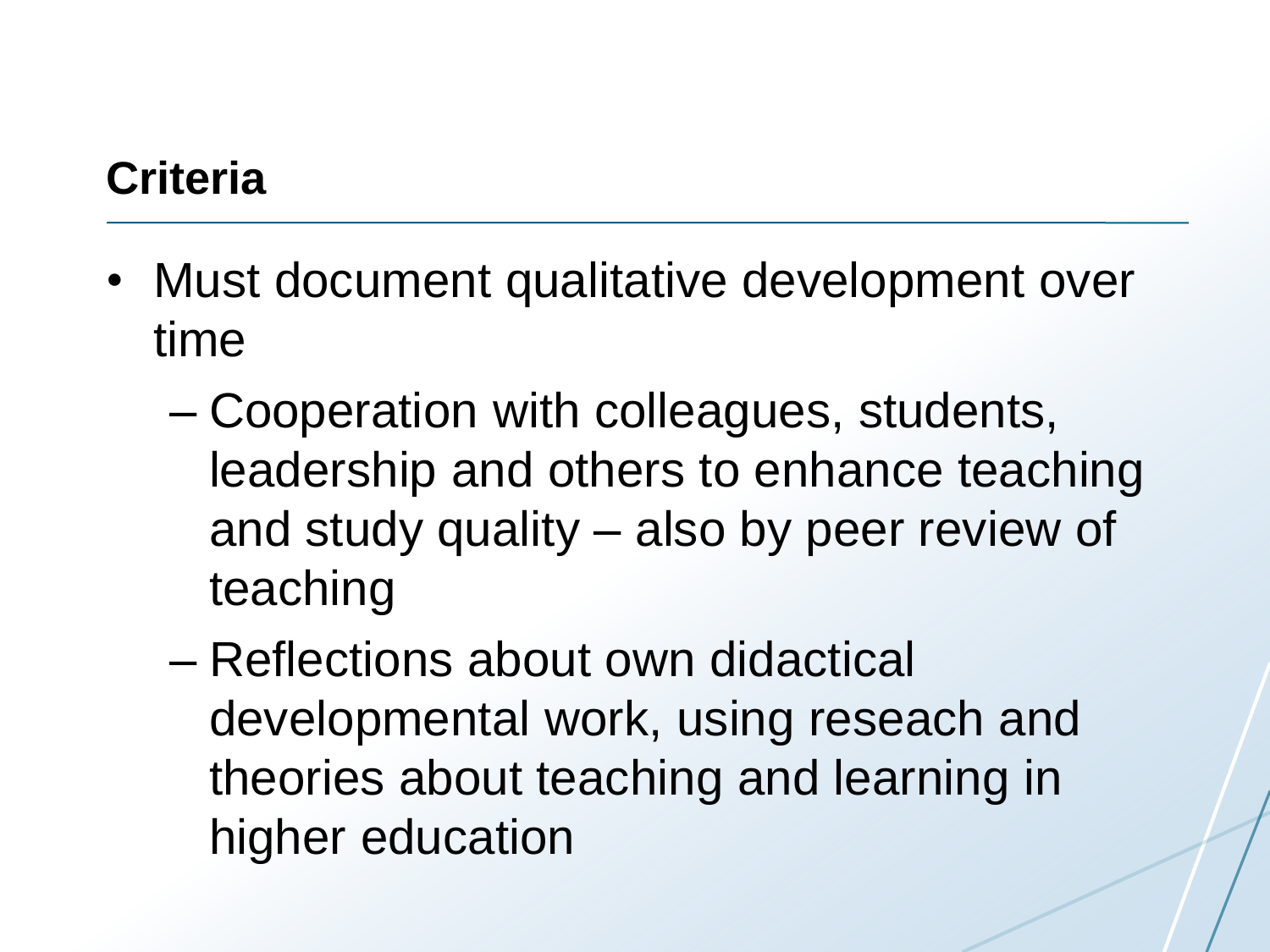## **Criteria**

- The teacher demonstrates a scientific approach to teaching and learning documenting this by
	- Systematic development of own teaching competence by courses, teacher exchange
	- communication of competence in national and internationa conferences and journals
	- Production and developemnt of teaching material, models and teaching aids based on a conscious pedagogical point of departure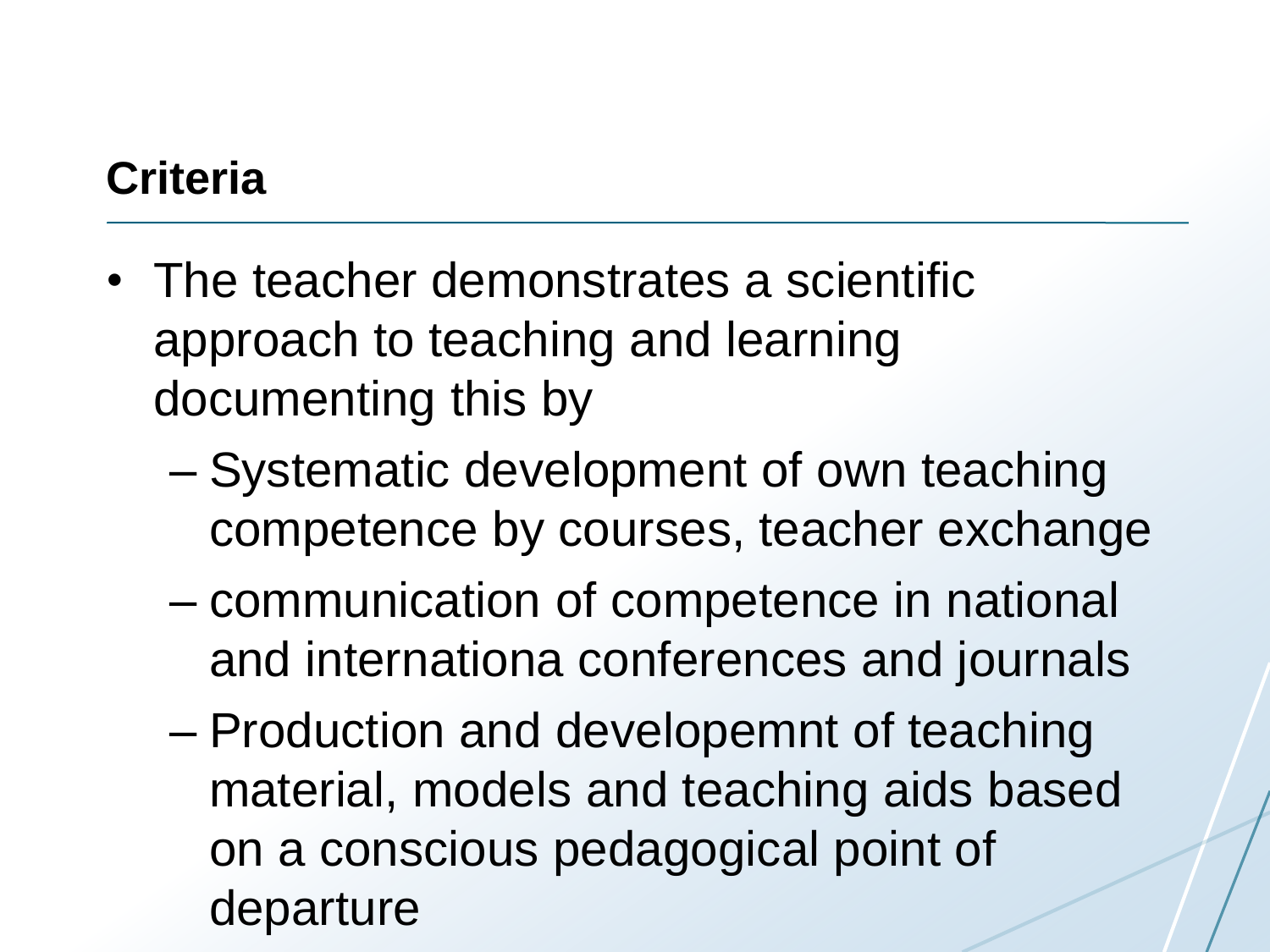# **Criteria**

- The academic is an engaged and excellent pedagogical leader. This can be documented by showing how he/she
	- Iniciates didactical developmental work and cooperation in own department
	- Engages in developing new study programs and courses
	- Carries out developmental and strategic assignments
	- Facilitates and encourages the local pedagogical discurse, takex part in educational seminars and conferences in and outside own organisation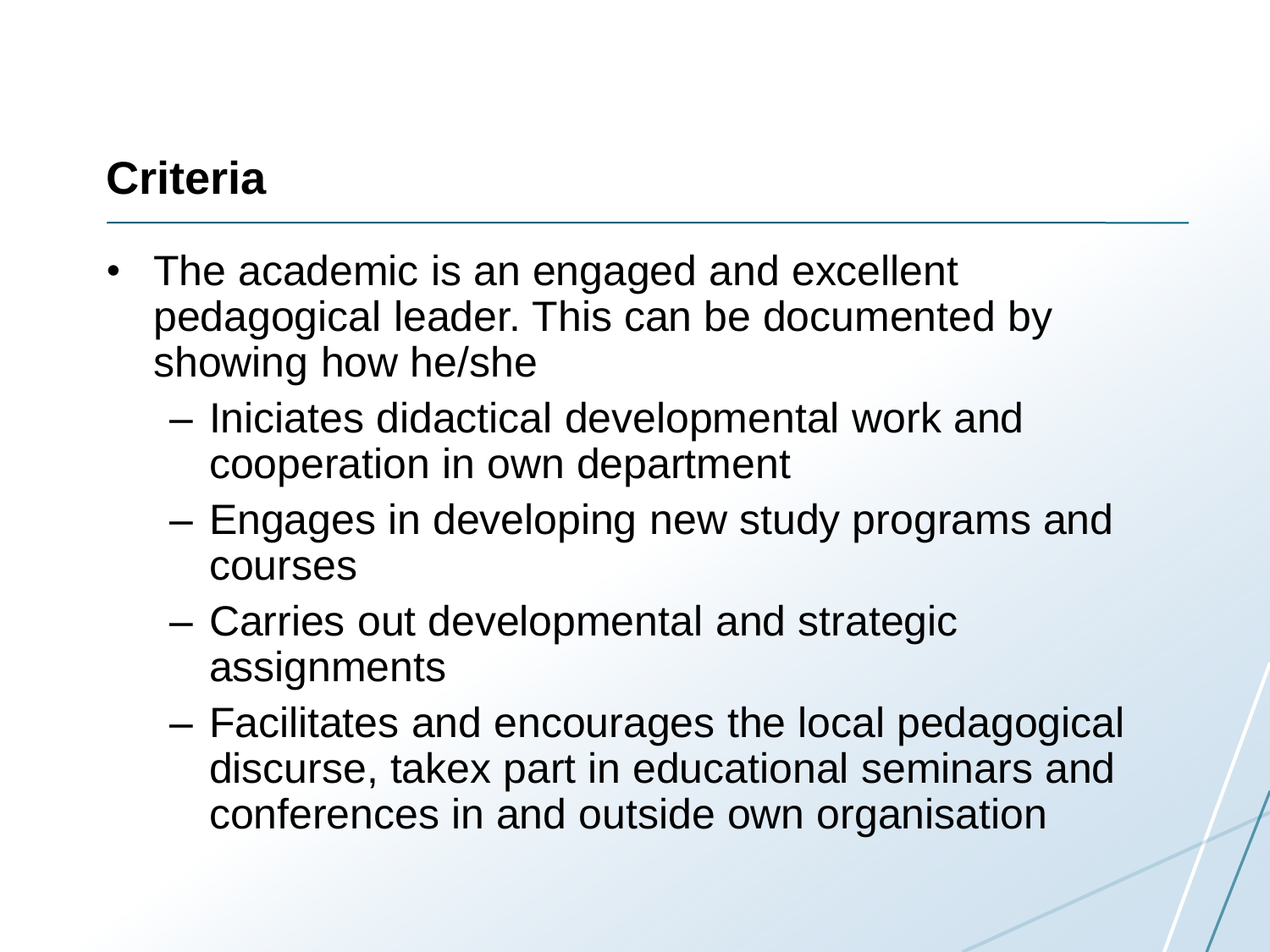#### **Letter from head of Department**

Presenting a binding plan for the use of the teacher with the a status as an excellent teacher showing how

- the department will benefit from competence
- the department will facilitate this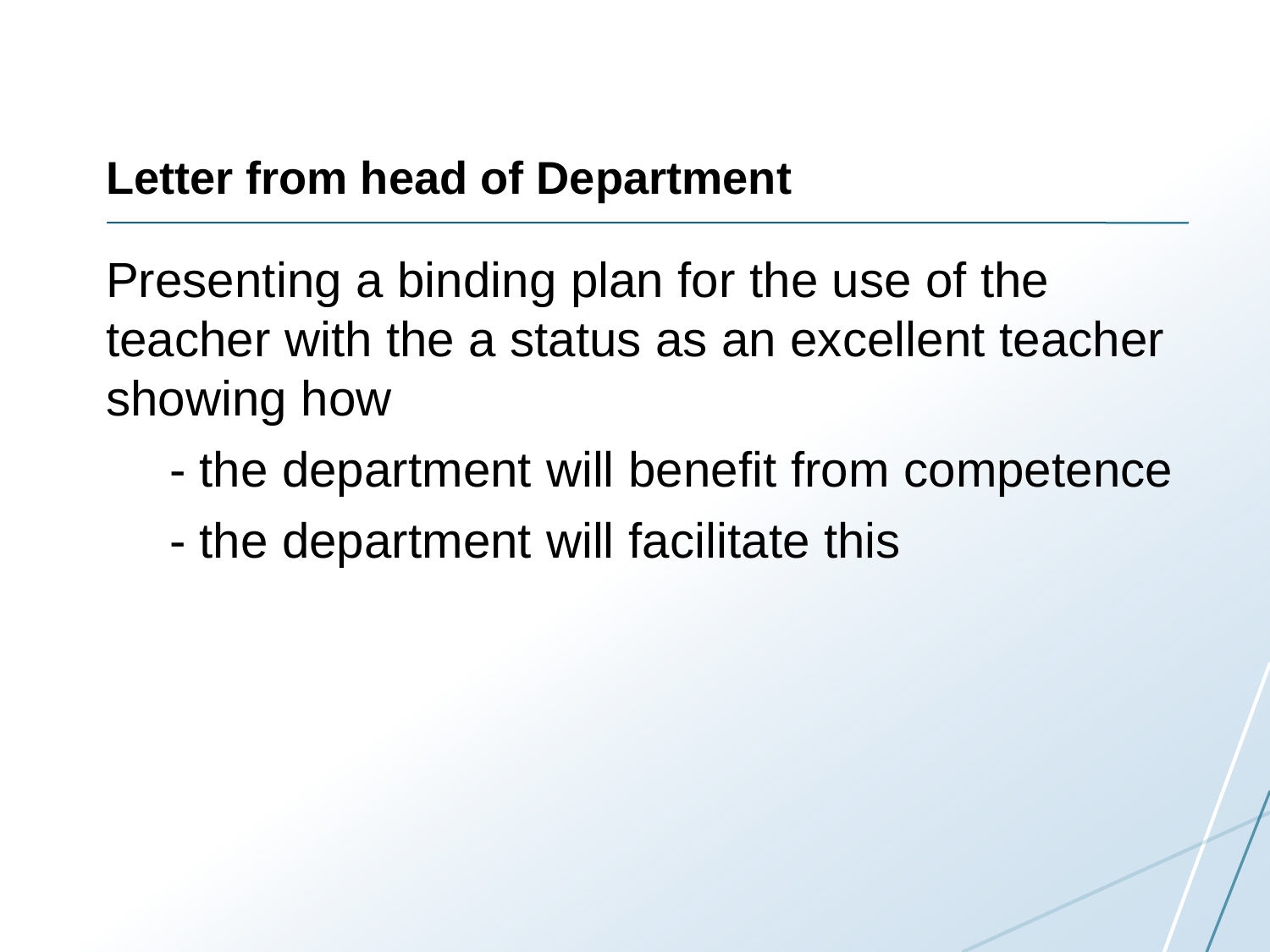### **Motivation**

- Honor
- Three pay grades
- NOK 30 000 to the Department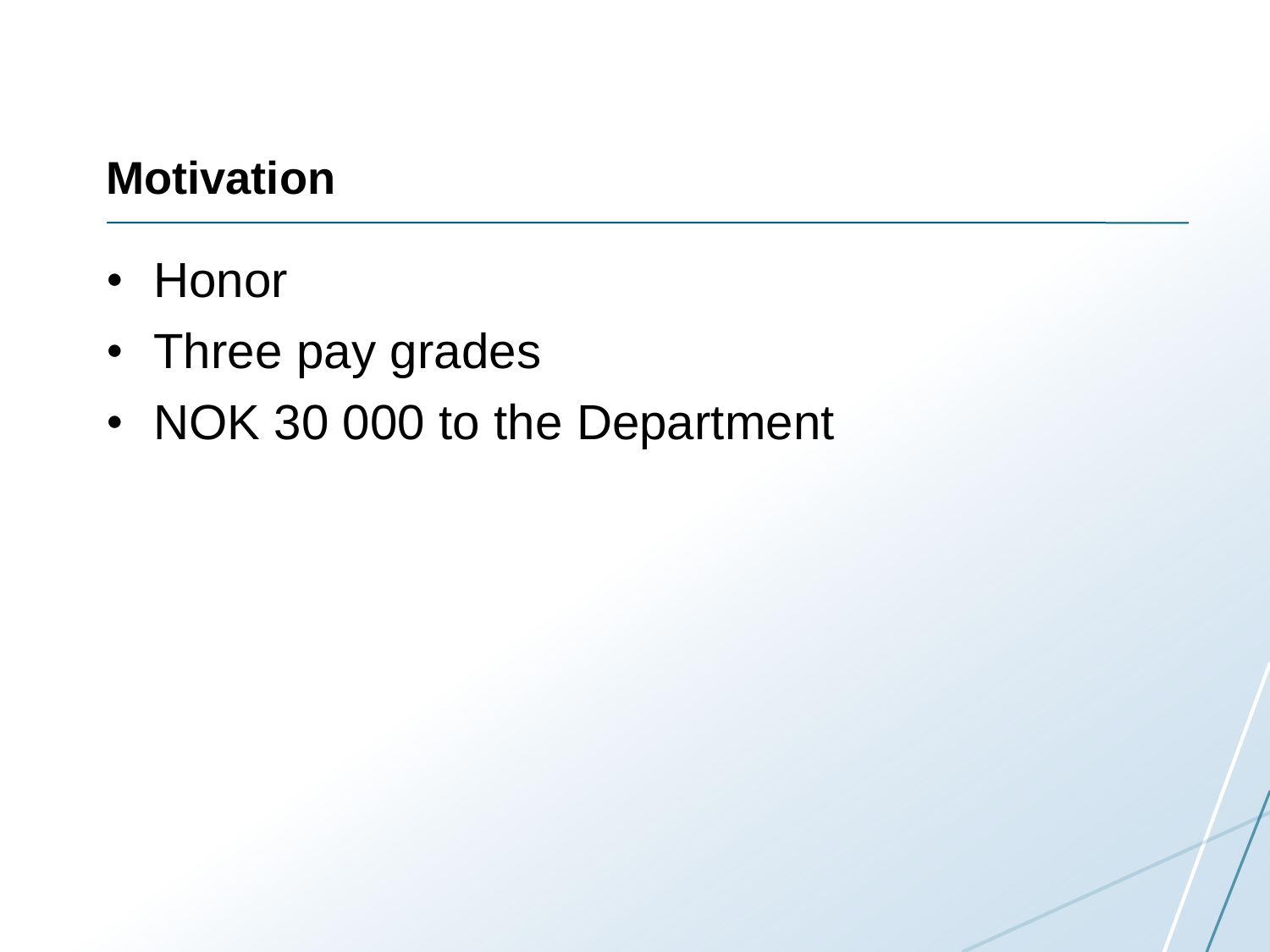## **Applicants by job categories**

| Professor          | 11 |
|--------------------|----|
| Dosent             | 3  |
| Førsteamanuensis   | 6  |
| Førstelektor       | 6  |
| Universitetslektor | 3  |
| Sum                | 29 |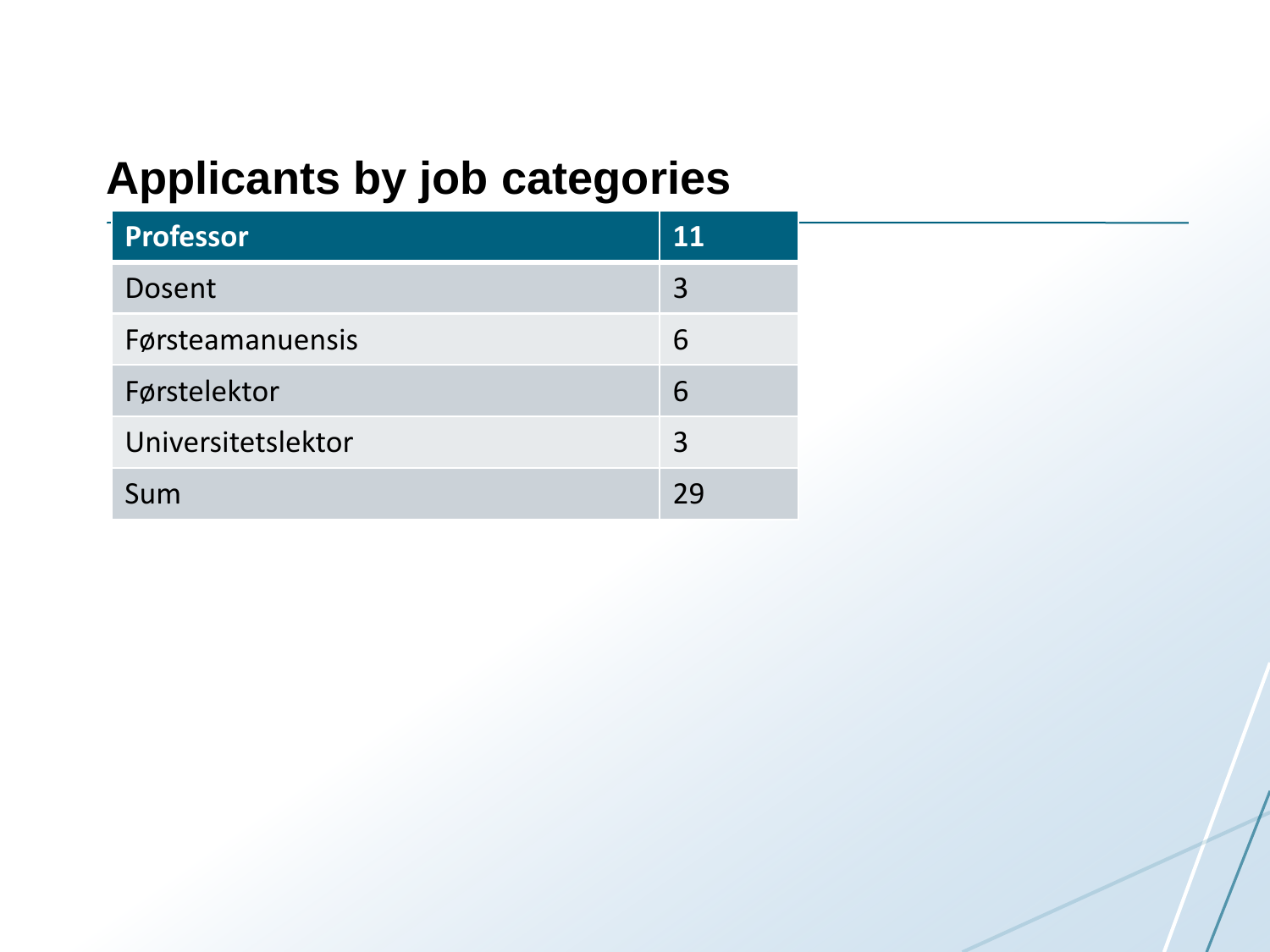# **The applicants**

|                                                              | <b>Number</b>            |
|--------------------------------------------------------------|--------------------------|
| <b>Faculty for Biosciences, Fisheries and Economics</b>      | 6                        |
| Facuclty for Sports, Tourism and Social Work                 | $\overline{4}$           |
| <b>Faculty for Health Sciences</b>                           | 7                        |
| <b>Faculty for Science and Technology</b>                    | $\overline{2}$           |
| <b>Faculty for Fine Arts</b>                                 | $\overline{\phantom{a}}$ |
| <b>Faculty for Humanities, Social Sciences and Education</b> | 8                        |
| Sum                                                          | 29                       |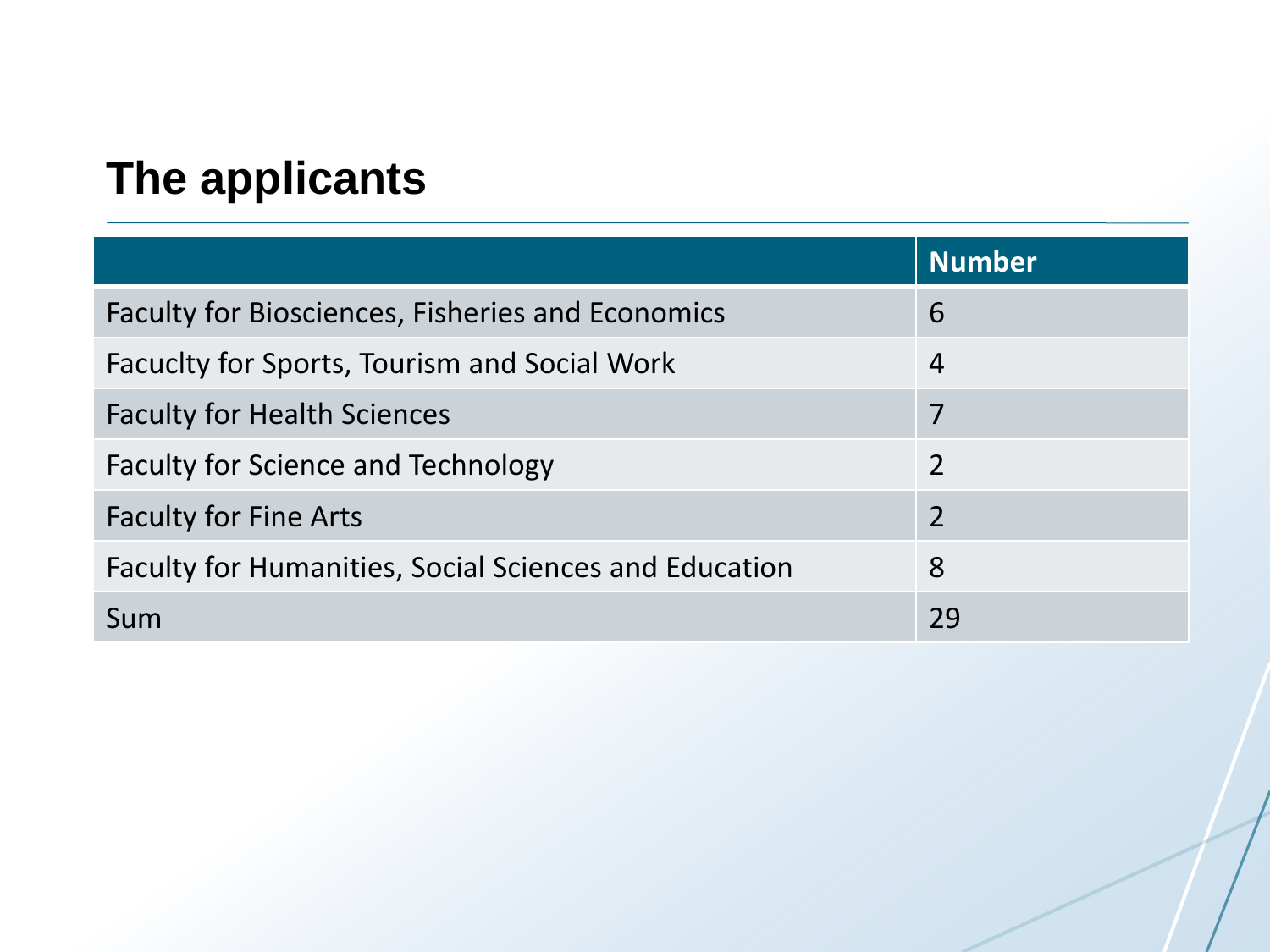#### **Appointed excellent teachers at UiT 2017**

- Dosent Bernt Bertheussen, School of Business and Economics, Faculty of Biociences, Fisheries and Economics
- Professor Michaela Aschan, The Norwegian College of Fishery Science, Faculty of Biociences, Fisheries and Economics
- Dosent Eli Moksnes Furu, Department of Education, Faculty of Humanities, Social Science and Education
- Førstelektor Anne Eriksen, The Conservatory, Faculty of Fine Arts
- Professor Laura Janda, Department of language and culture, Faculty of Humanities, Social Science and Education
- Professor Tove I. Dahl, Department of psychology, Faculty of Health **Sciences**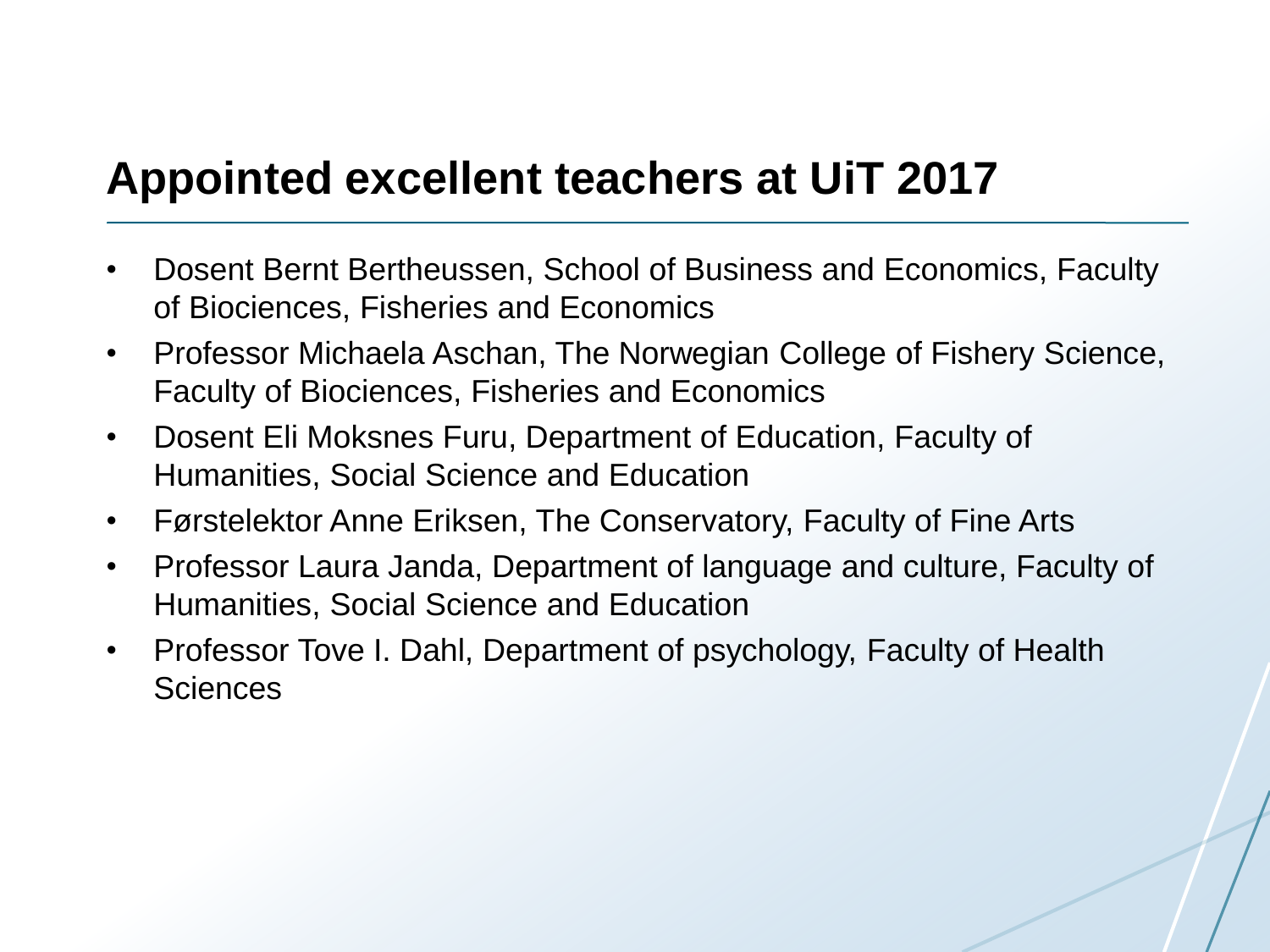#### **What have we achieved?**

- Teaching and learning on the agenda at the whole UiT
- Meetings at faculties with briefing about the project, criteria and application process
- Work-shops at departments and faculties
- Make academic staff document their work in teaching and education
- Initiate peer cooperation and peer review of teaching and learning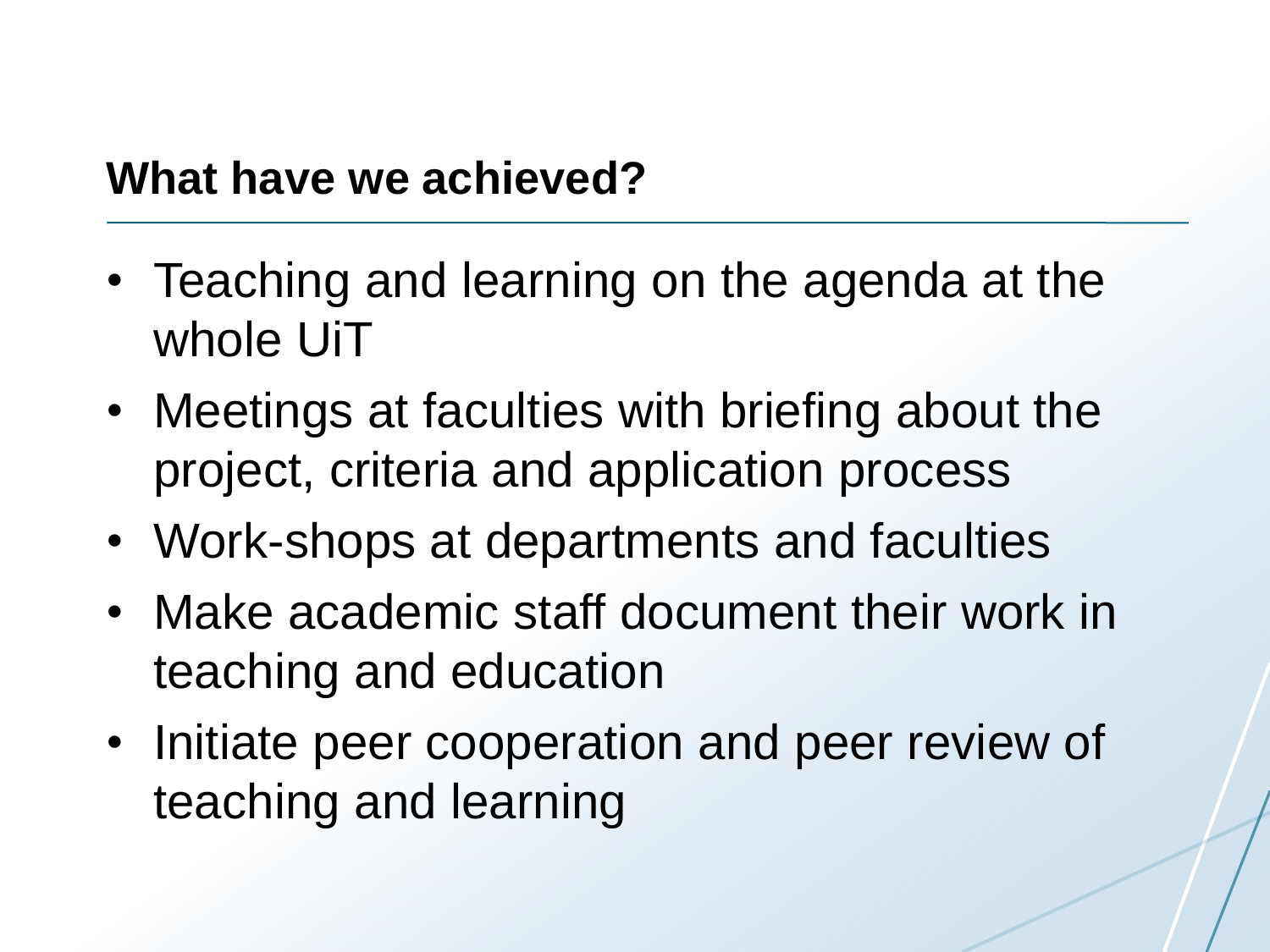# **Challenges**

- Make staff apply due to job category
- Make staff document a scientific approach to teaching and learning
- Make Head of Departments leaders of teaching and learning – support applicants and excellent teachers as valuable resources